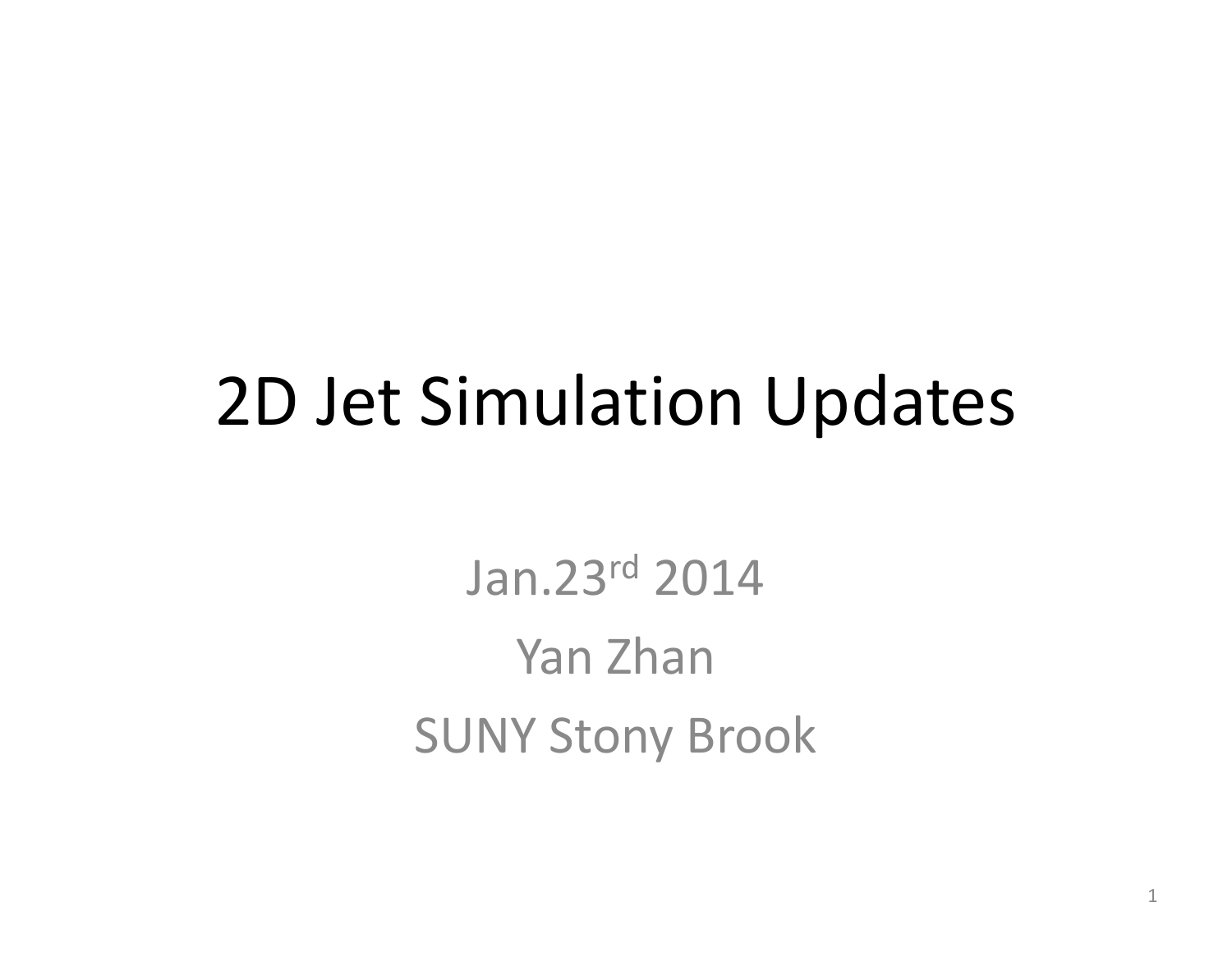### Problem 1: **Water‐Air Jet**



An axis‐symmetric **water** jet into still **air** with <sup>a</sup> mean bulk velocity of **4.5455** m/s (D <sup>=</sup> 0.01m, and Re <sup>=</sup> **50,000**).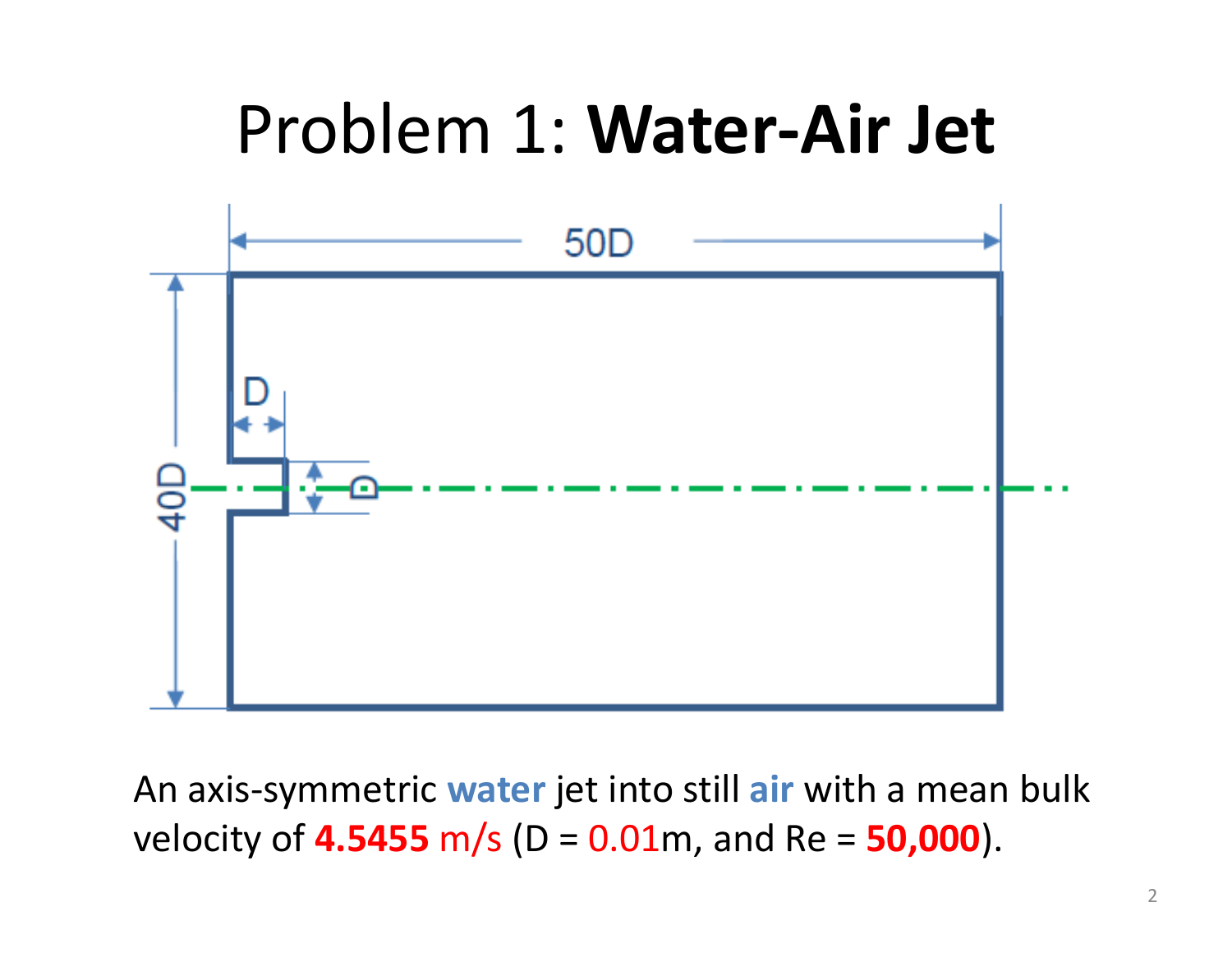### Boundary Conditions

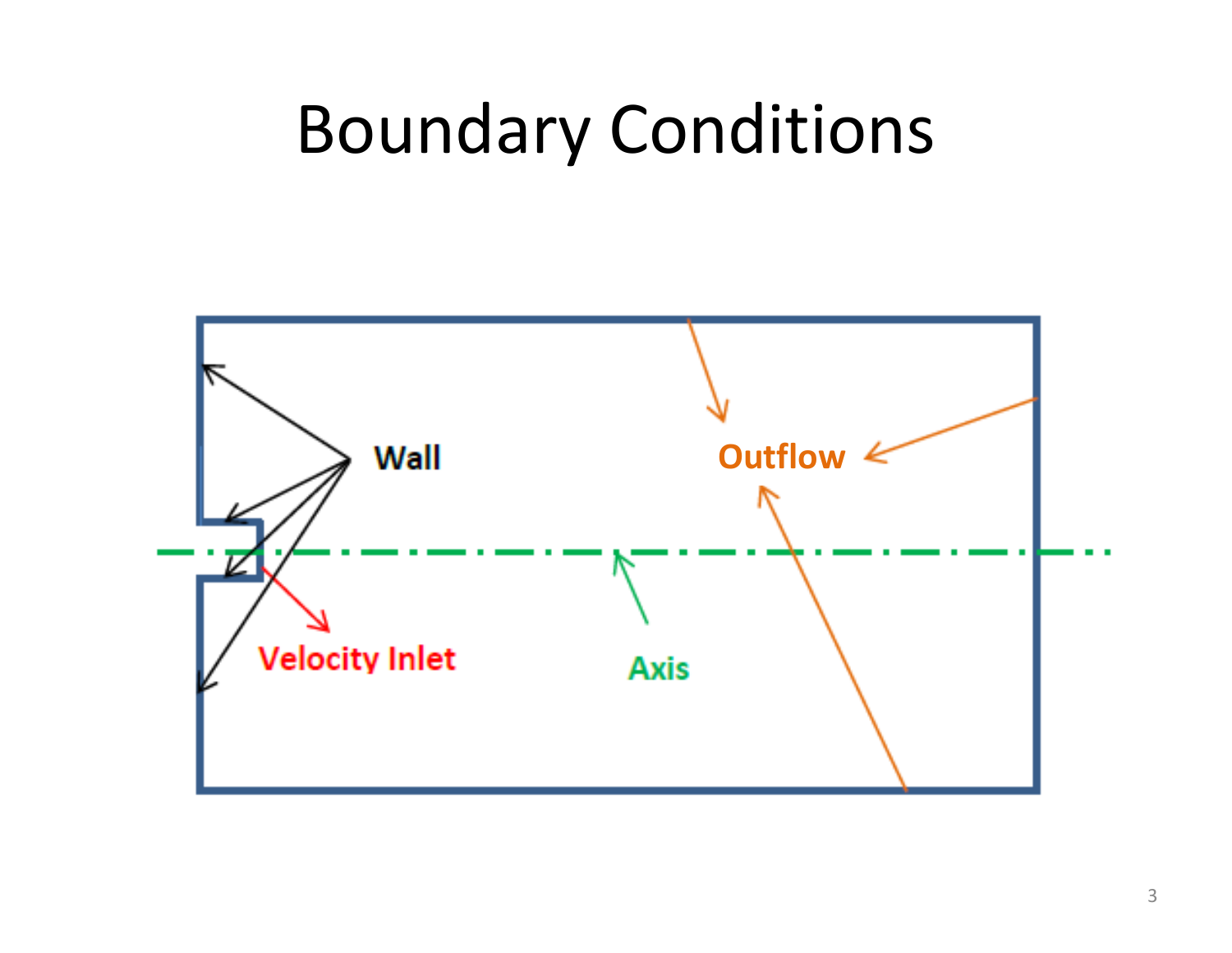# Jet Characteristics

• Physical Characteristics

| Diameter (D) | <b>Velocity</b>         | <b>Turbulent Intensity</b>            |                        |
|--------------|-------------------------|---------------------------------------|------------------------|
| 0.0102108 m  | 4.5455 m/s              | $u'/U = 0.05$                         |                        |
| <b>Phase</b> | <b>Density</b>          | <b>Viscosity</b>                      | <b>Surface Tension</b> |
|              |                         |                                       |                        |
| Air          | 1.225 kg/m <sup>3</sup> | $1.46\times10^{-5}$ m <sup>2</sup> /s | 0.071 N/m              |

- Numerical Characteristics
	- Determination of the mesh size:

Assume only <u>primary breakup</u>, the critical liquid Weber number is 10, then  $\Delta x$  critical = 34.4 $\mu$ m

$$
We \equiv \frac{\rho u^2 \Delta x}{\sigma} \to \Delta x = \frac{10*0.071}{998*4.5455*4.5455} = 3.44*10^{-5} \text{ m}
$$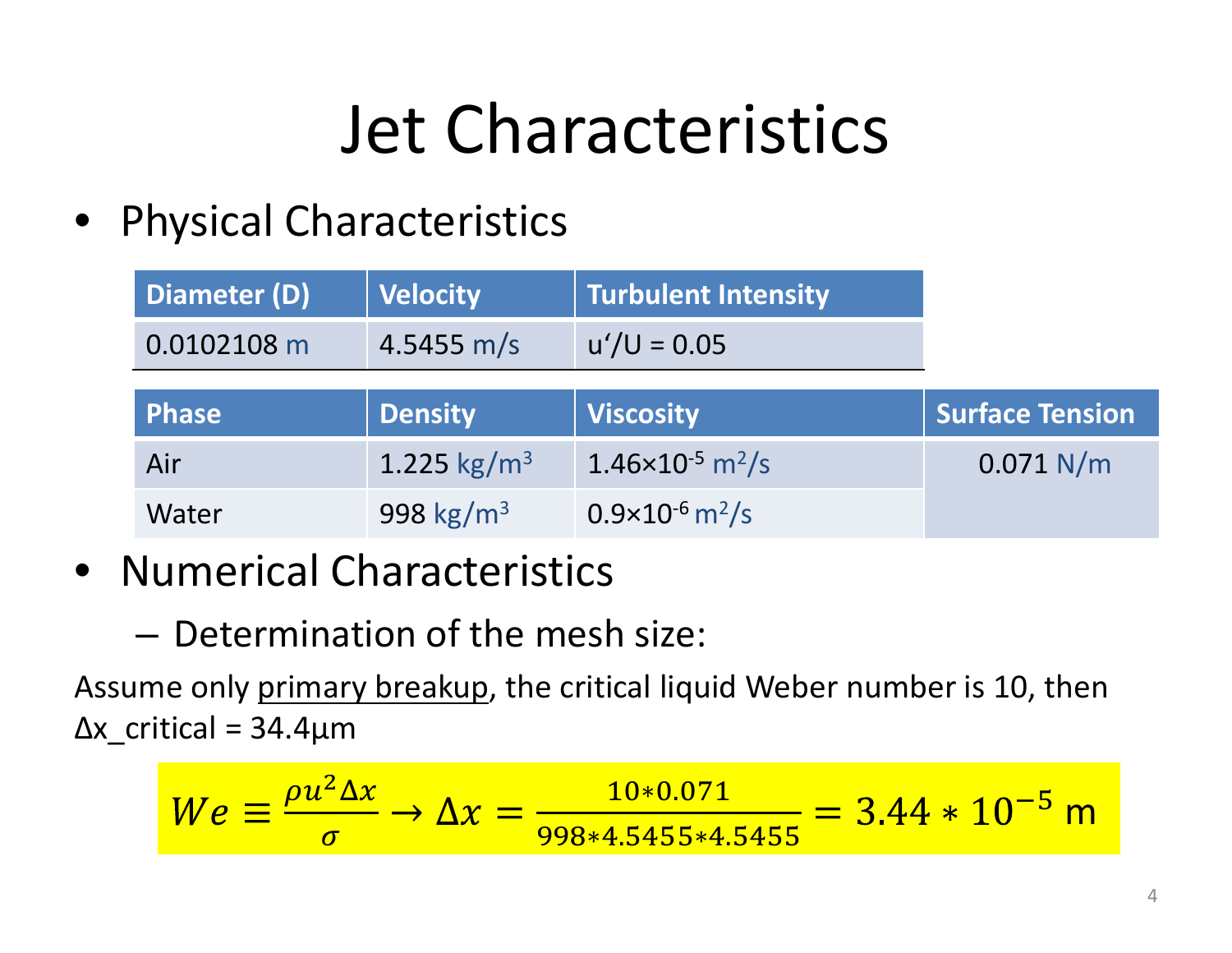# Mesh



Halved (axis‐symmetric) model with grid# of **822,000**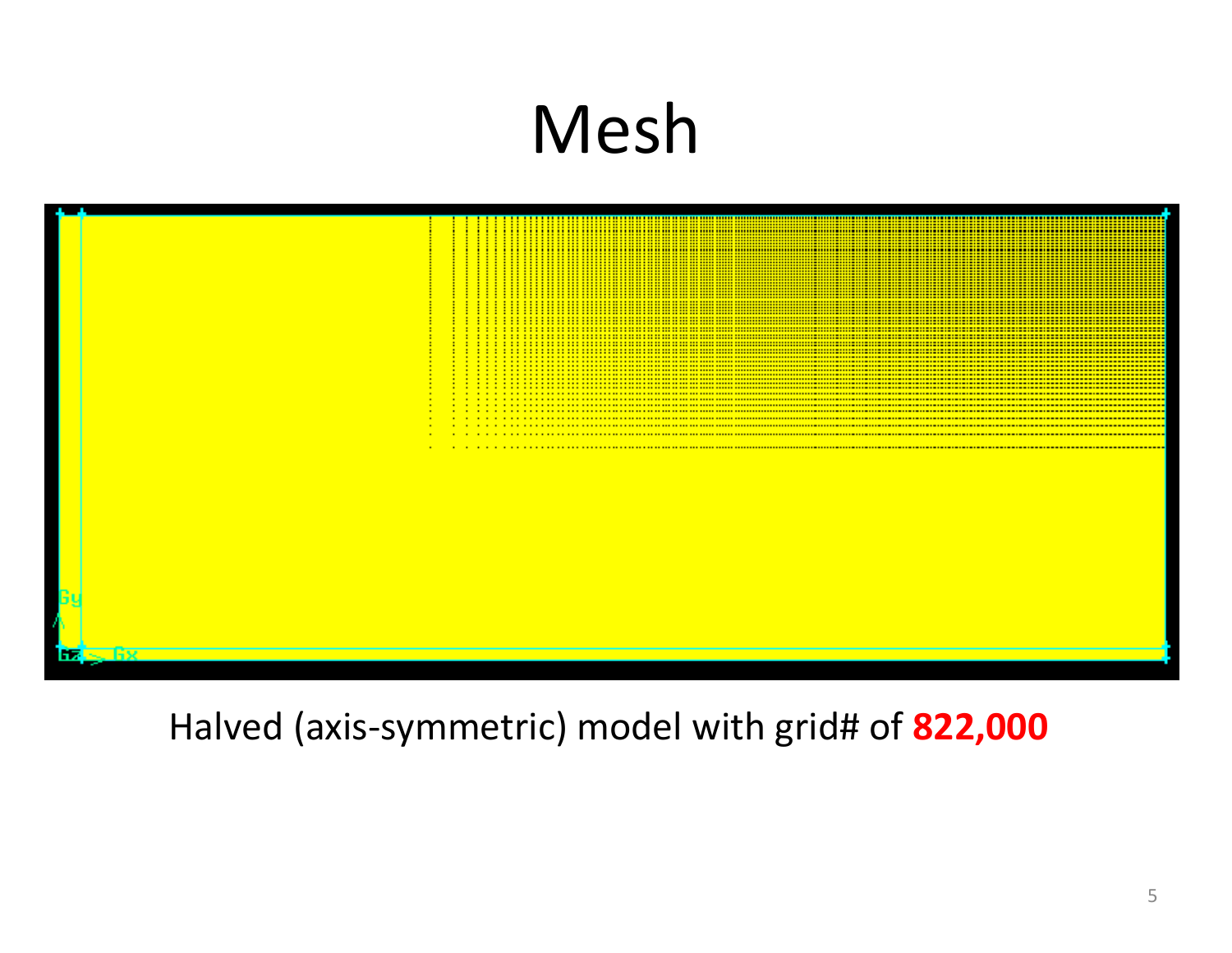### Results (t <sup>=</sup> 0.0307s)

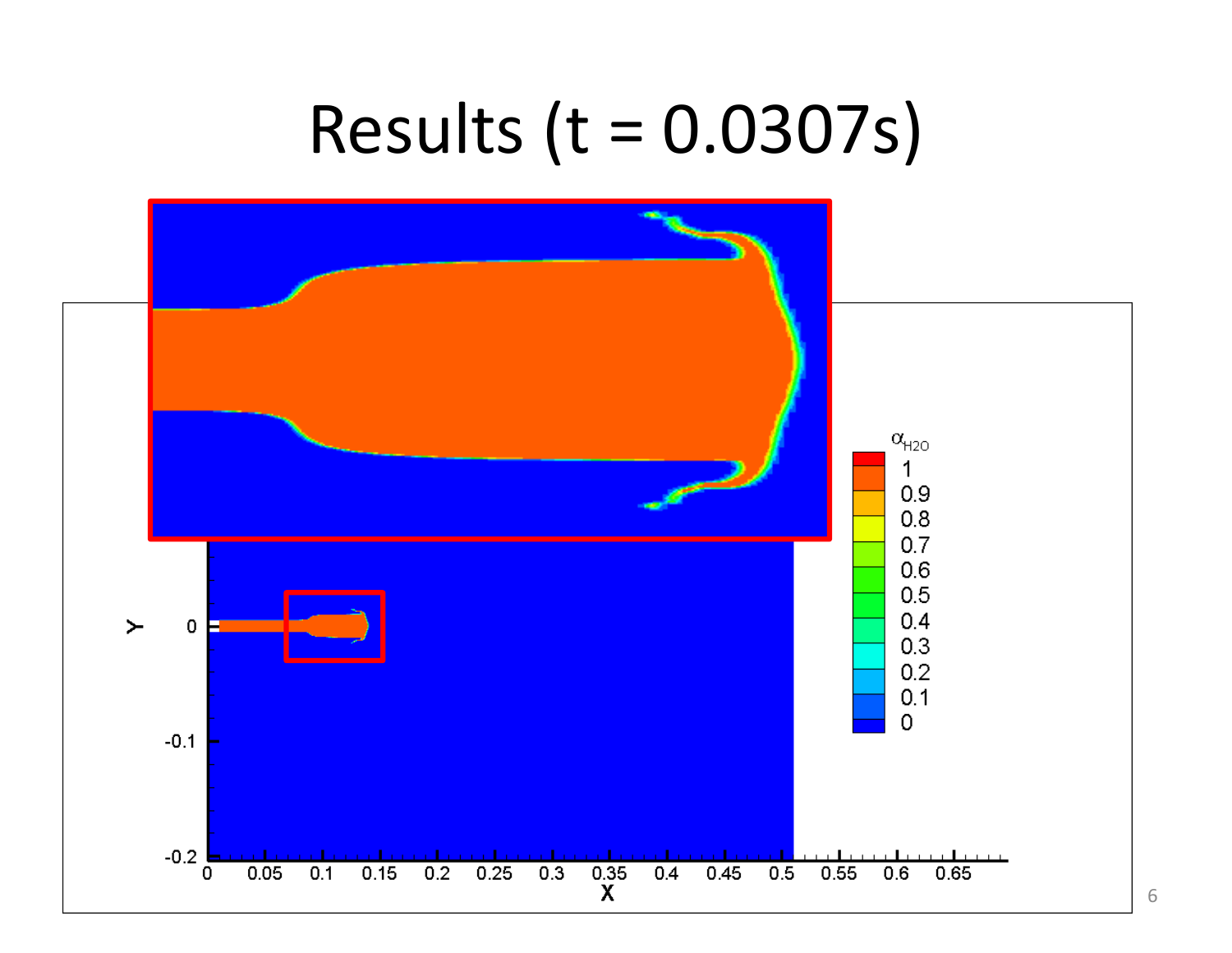## Problem 2: Menard's Test<sup>[1]</sup>



7[1] T. Menard, etc., Coupling level set/VOF/ghost fluid methods: Validation and application to 3D simulation of the primary break‐up of <sup>a</sup> liquid jet, International Journal of Multiphase Flow 33 (2007) 510–524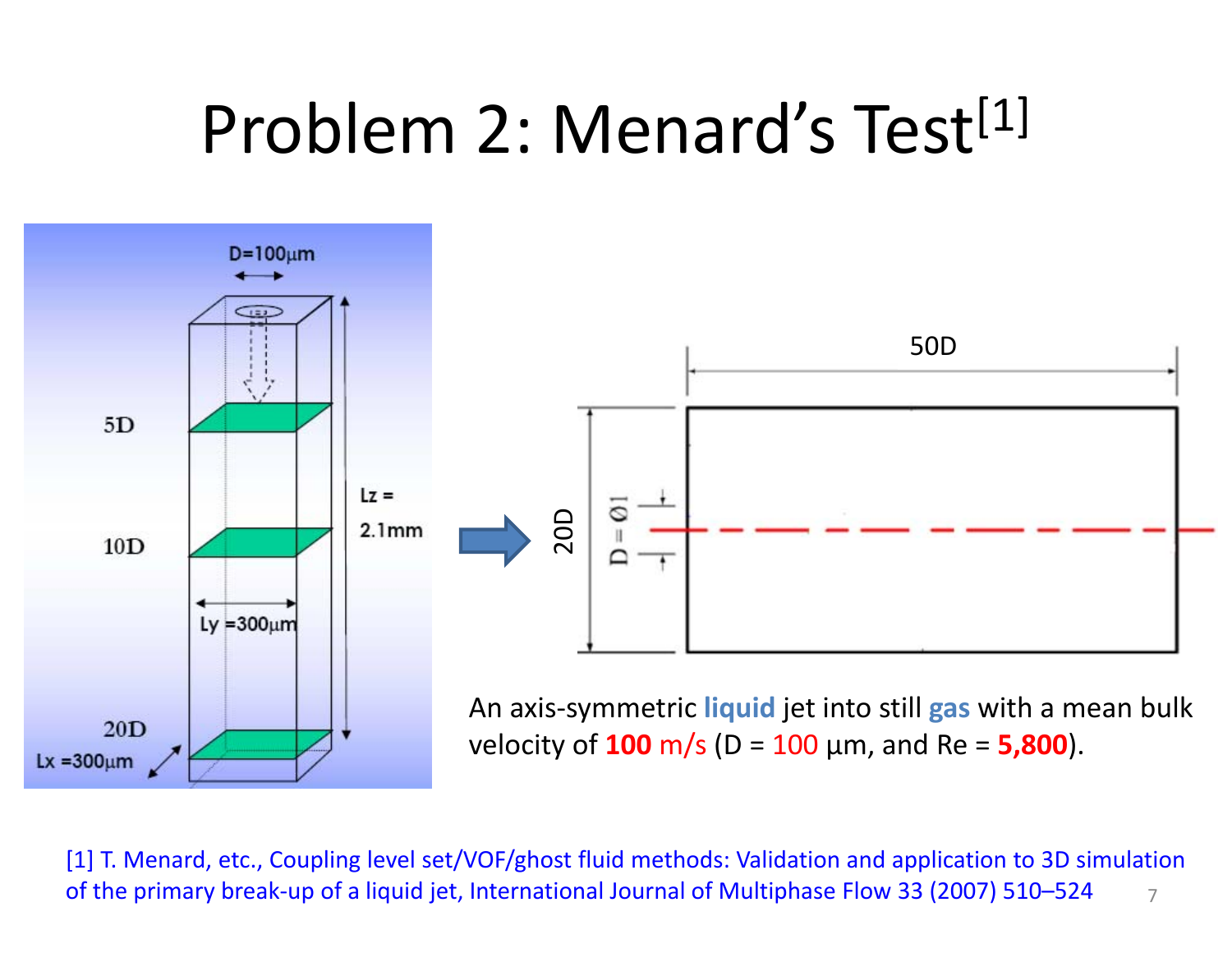### Menard's Results<sup>[1]</sup>



Jet development and penetration (dt <sup>=</sup> 2.5 μm)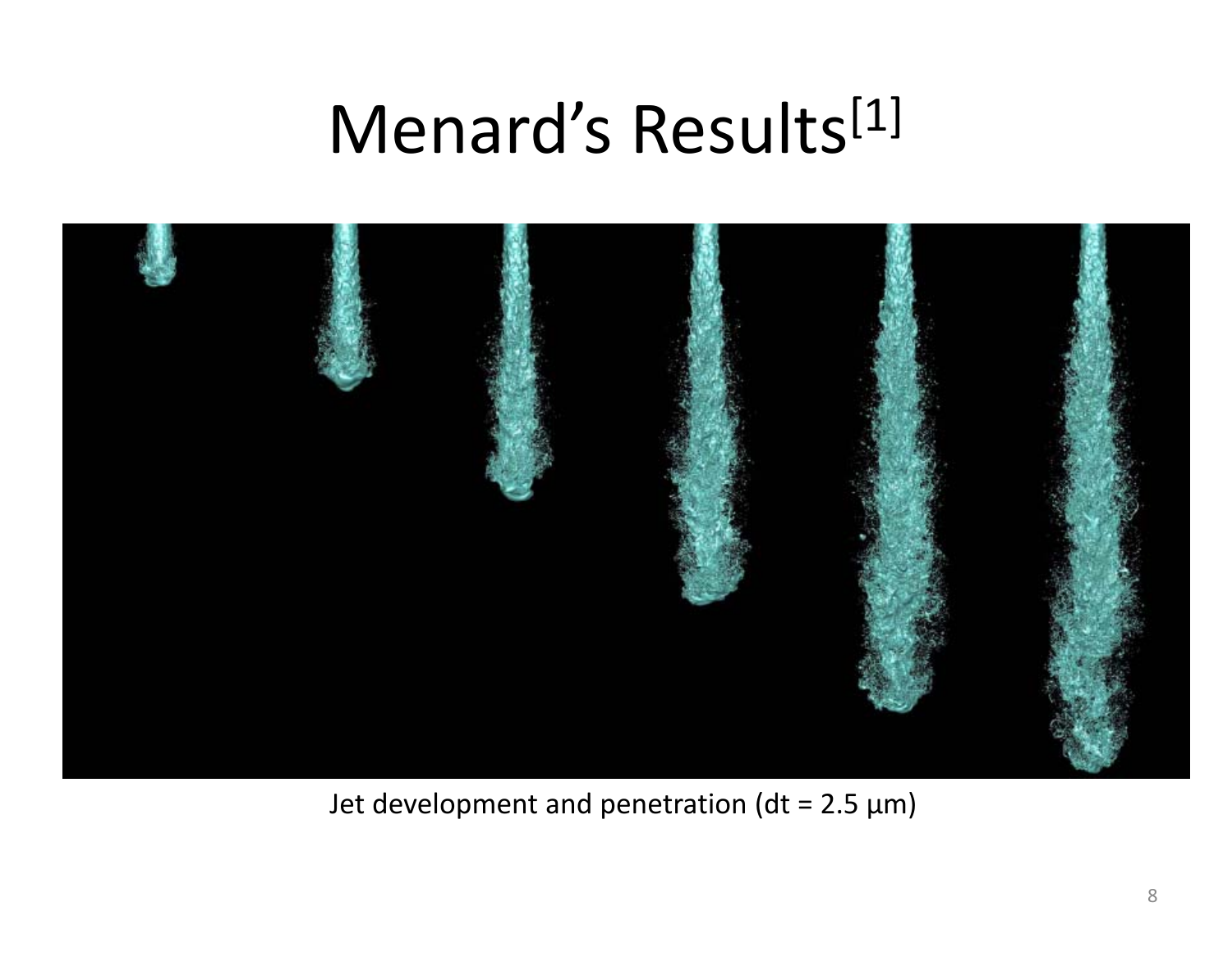### Boundary Condition

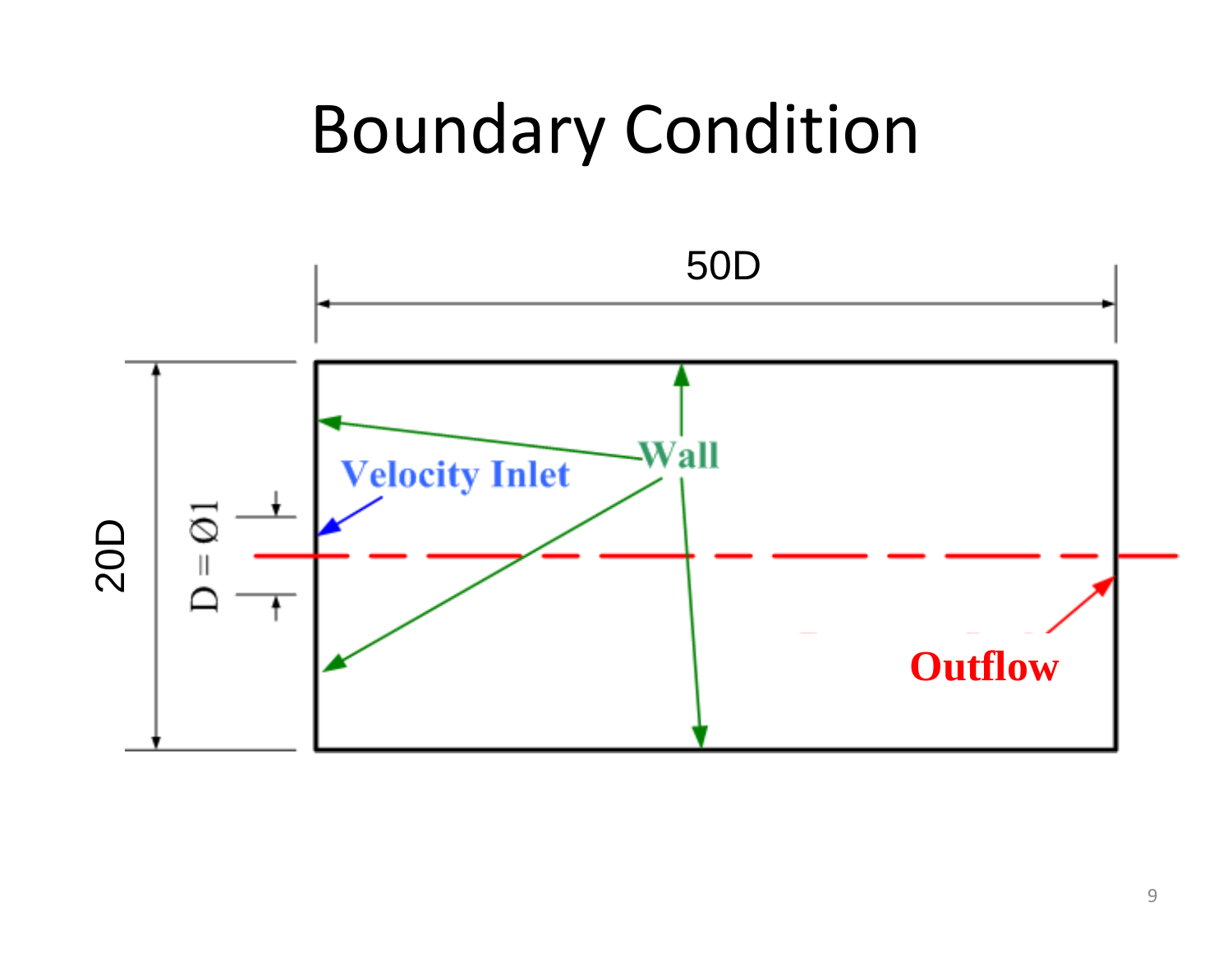# Jet Characteristics

• Physical Characteristics

| Diameter (D) | <b>Velocity</b>      | <b>Turbulent Intensity</b>    |                        |
|--------------|----------------------|-------------------------------|------------------------|
| $100 \mu m$  | $100 \text{ m/s}$    | $u'/U = 0.05$                 |                        |
| <b>Phase</b> | <b>Density</b>       | <b>Viscosity</b>              | <b>Surface Tension</b> |
|              |                      |                               |                        |
| Gas          | 25 kg/m <sup>3</sup> | $4x10^{-7}$ m <sup>2</sup> /s | $0.06$ N/m             |

- Numerical Characteristics
	- Determination of the mesh size:

Assume only primary breakup, the critical liquid Weber number is 10, then  $Δx$  critical = 2.36 μm

$$
We \equiv \frac{\rho u^2 \Delta x}{\sigma} \to \Delta x = \frac{10*0.06}{696*100*100} = 2.36*10^{-6} \text{ m}
$$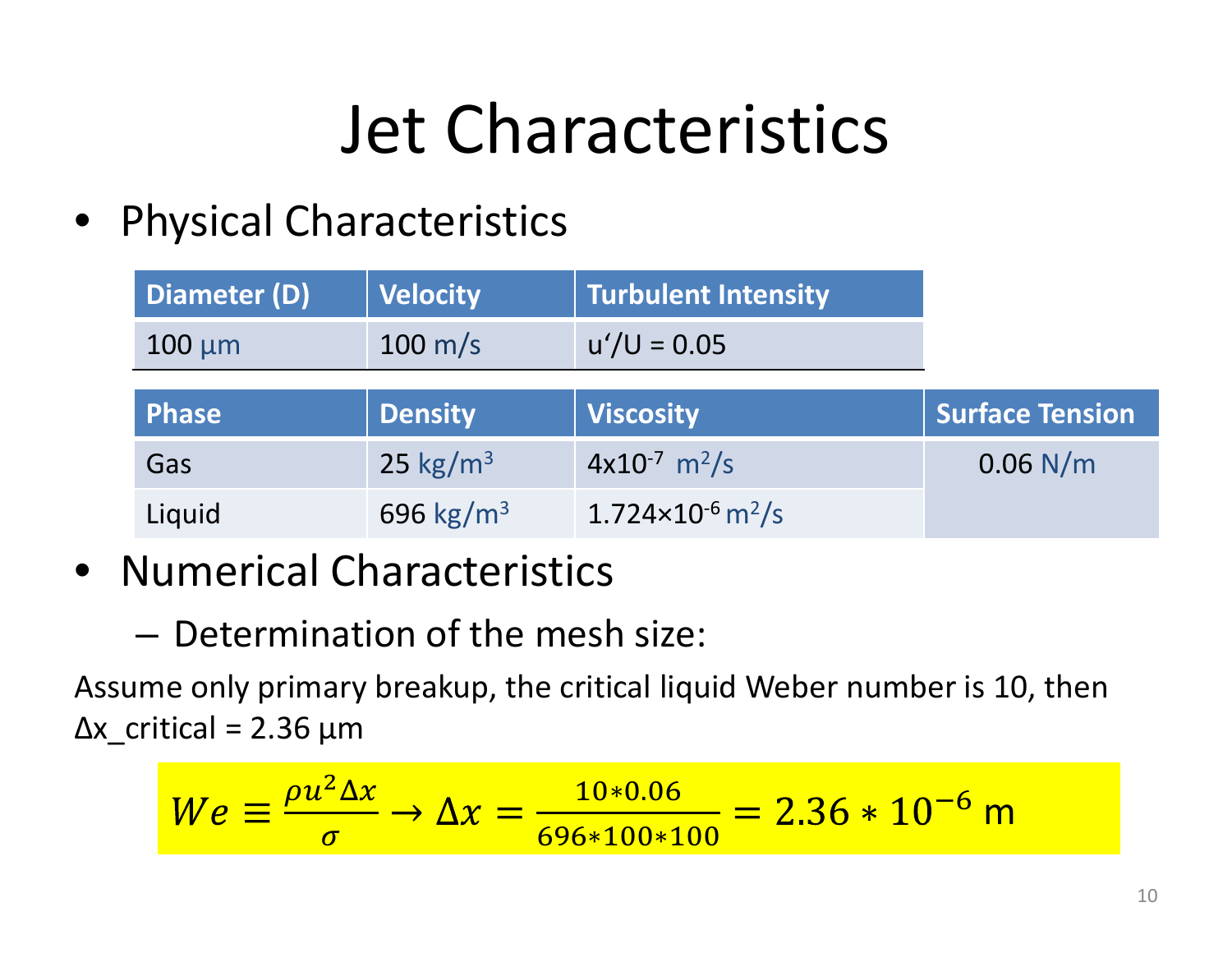## Mesh



#### Halved (axis‐symmetric) model with grid# of **1,146,880**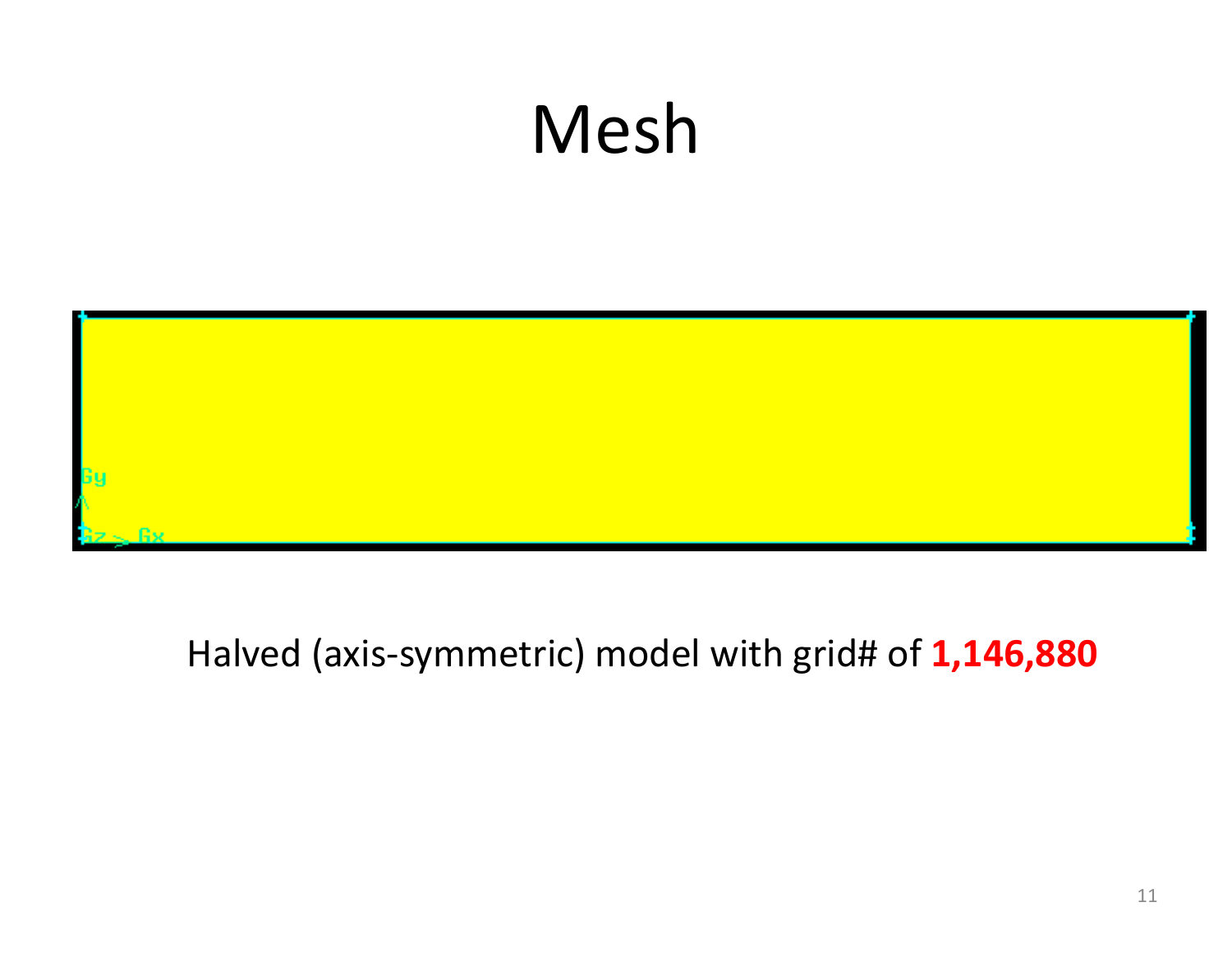• Set Up 1 (t <sup>=</sup> **0** s):



12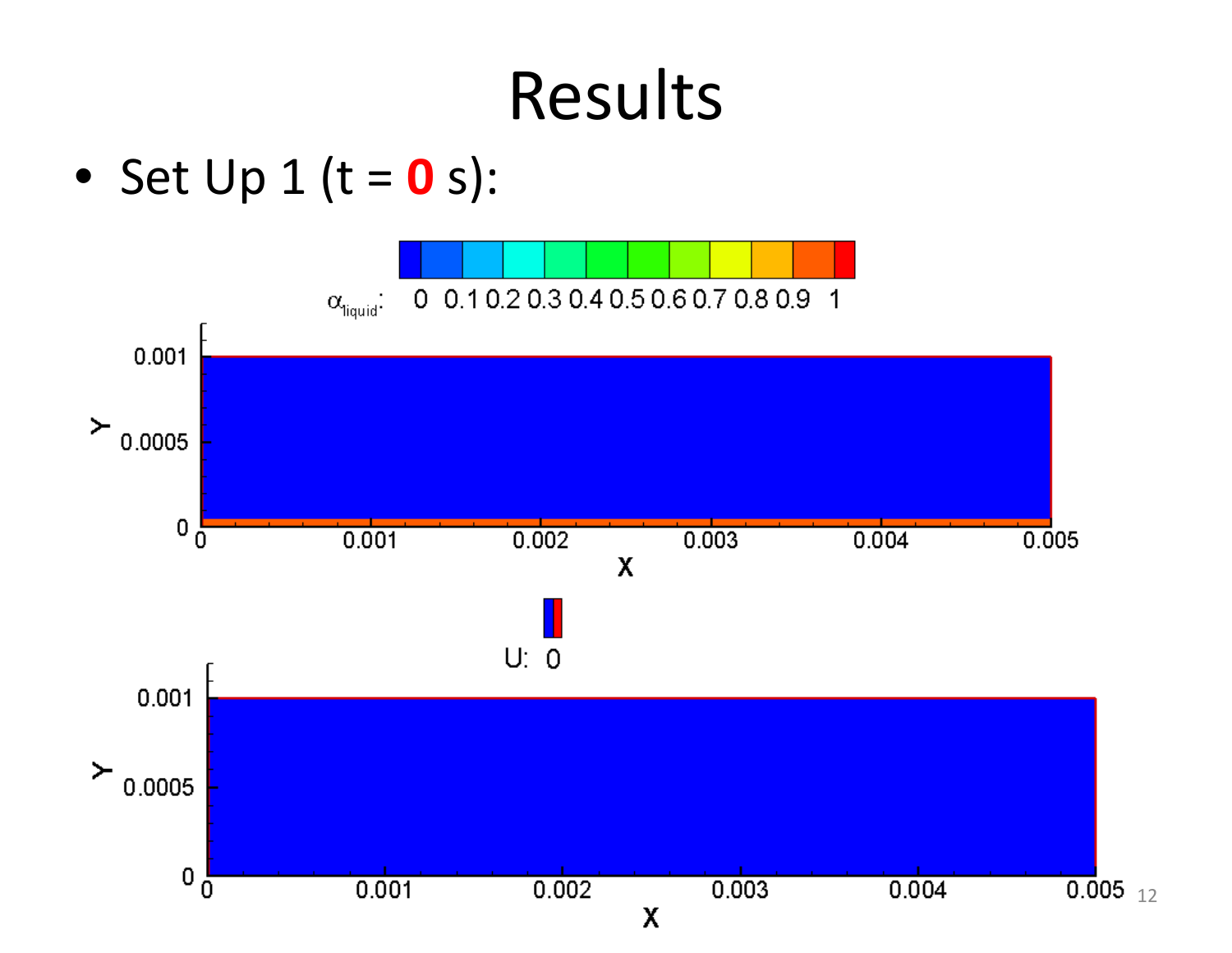• Set Up 1 (t <sup>=</sup> **10** μs):

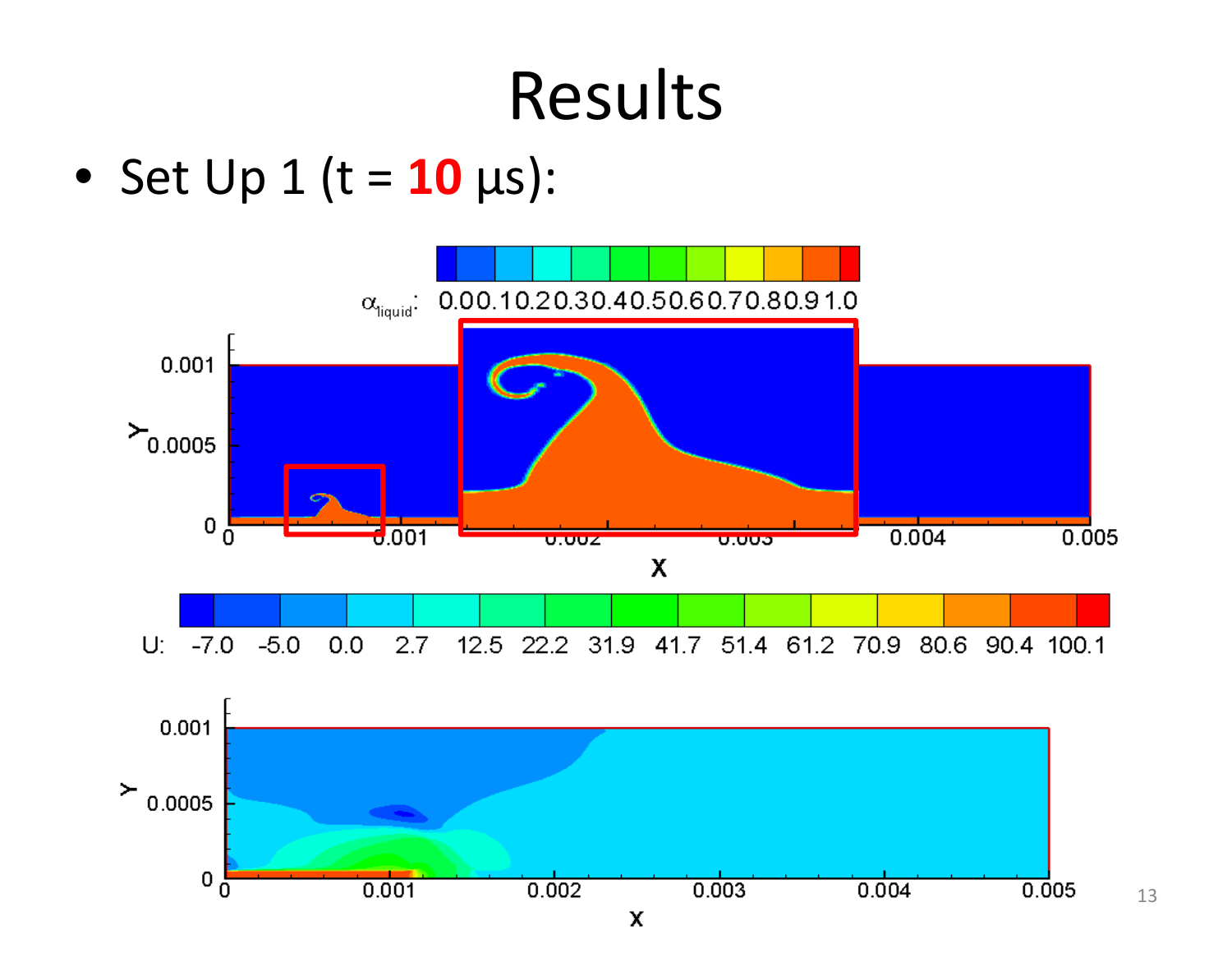• Set Up 1 (t <sup>=</sup> **30** μs):

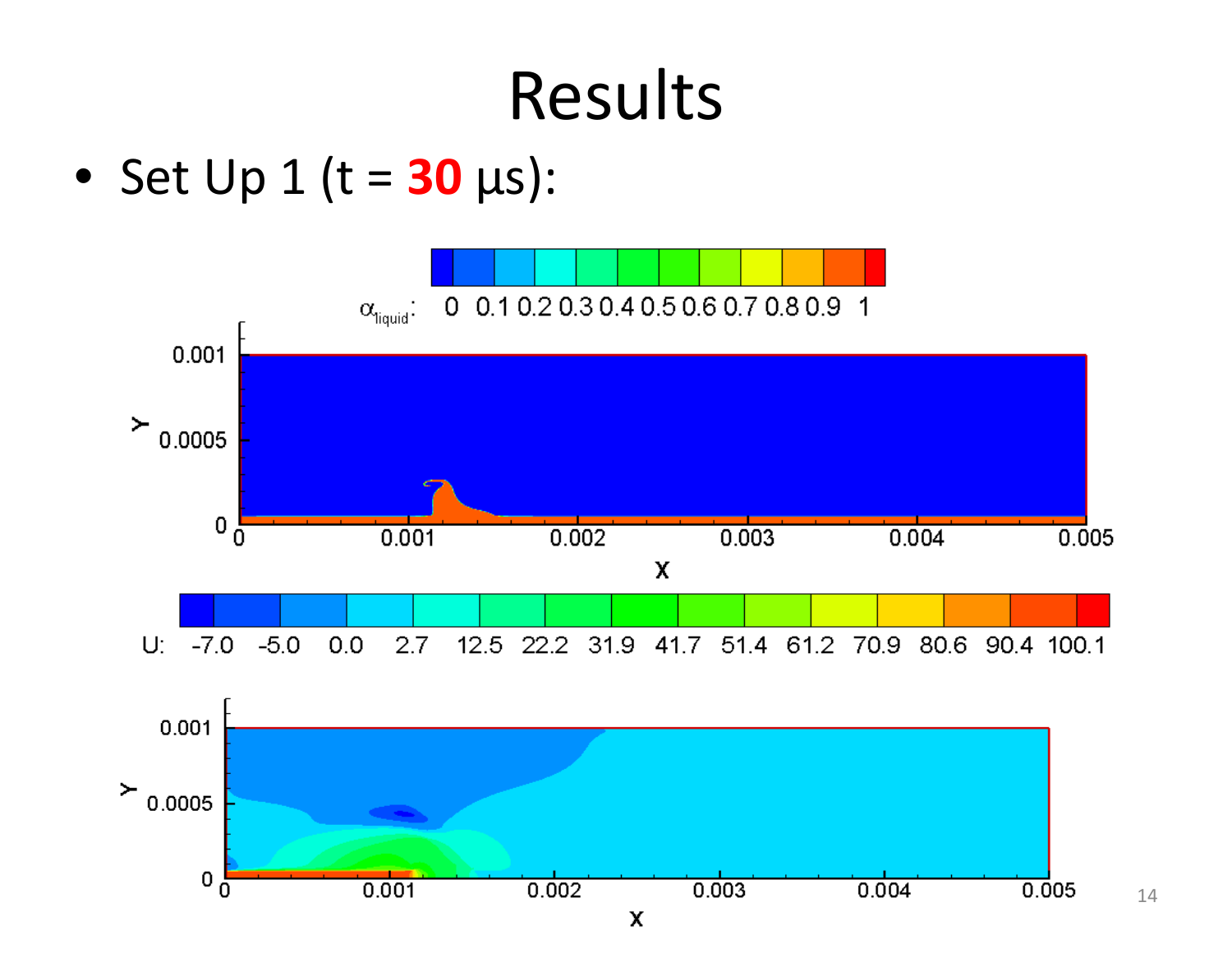• Set Up 2 (iteration <sup>=</sup> **0** ):



15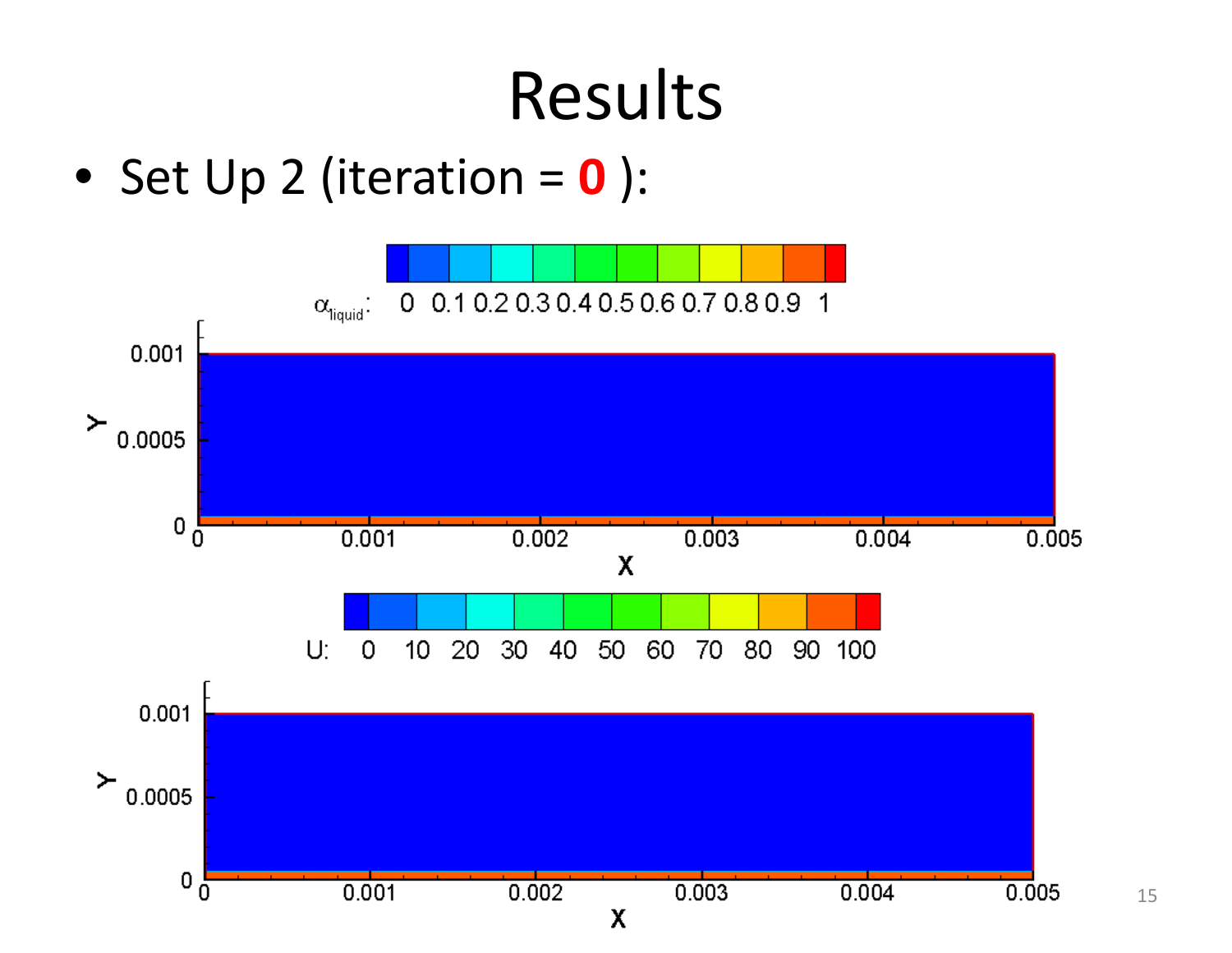• Set Up 2 (iteration <sup>=</sup> **1500** ): :

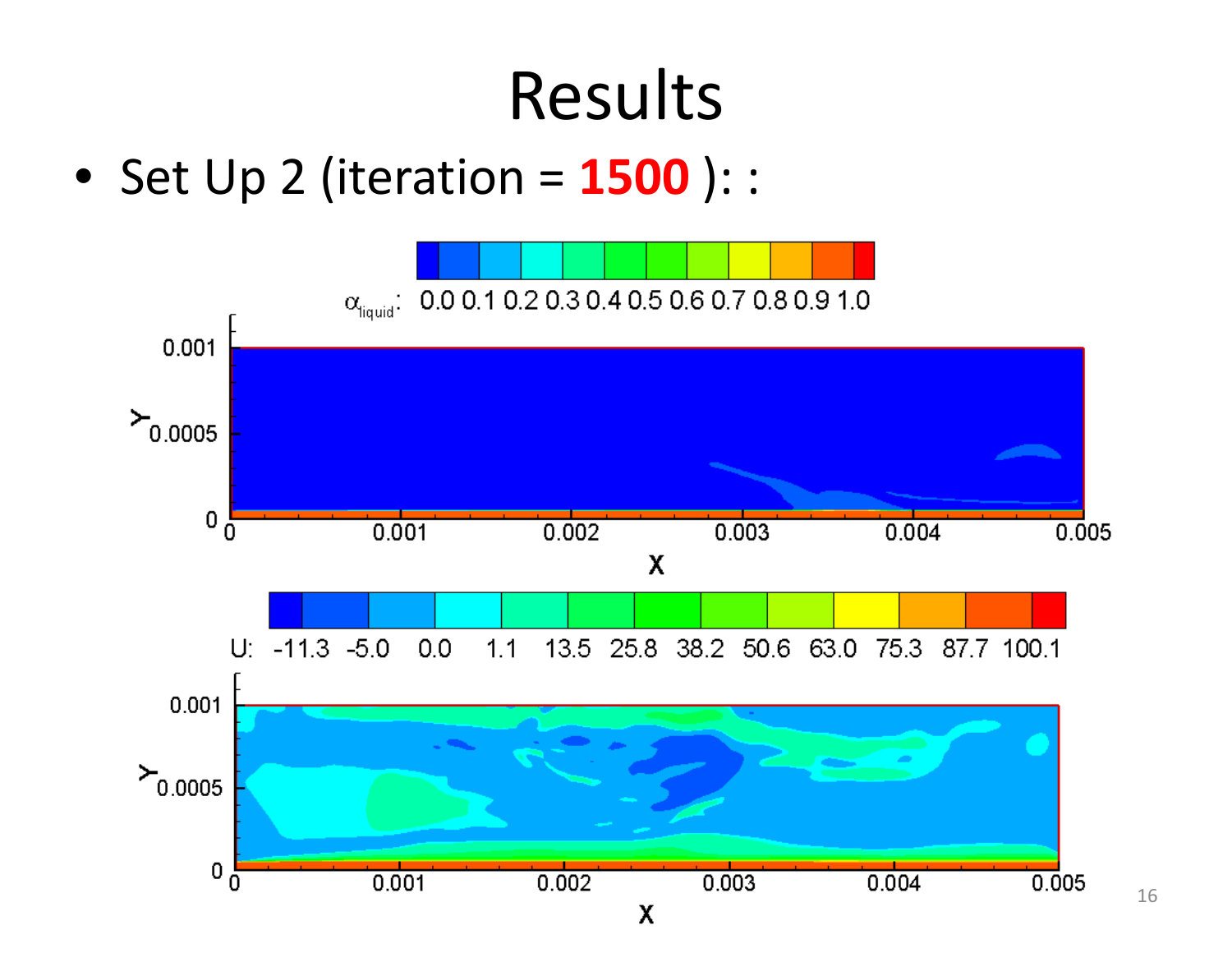• Set Up 2 (iteration <sup>=</sup> **3500**) :

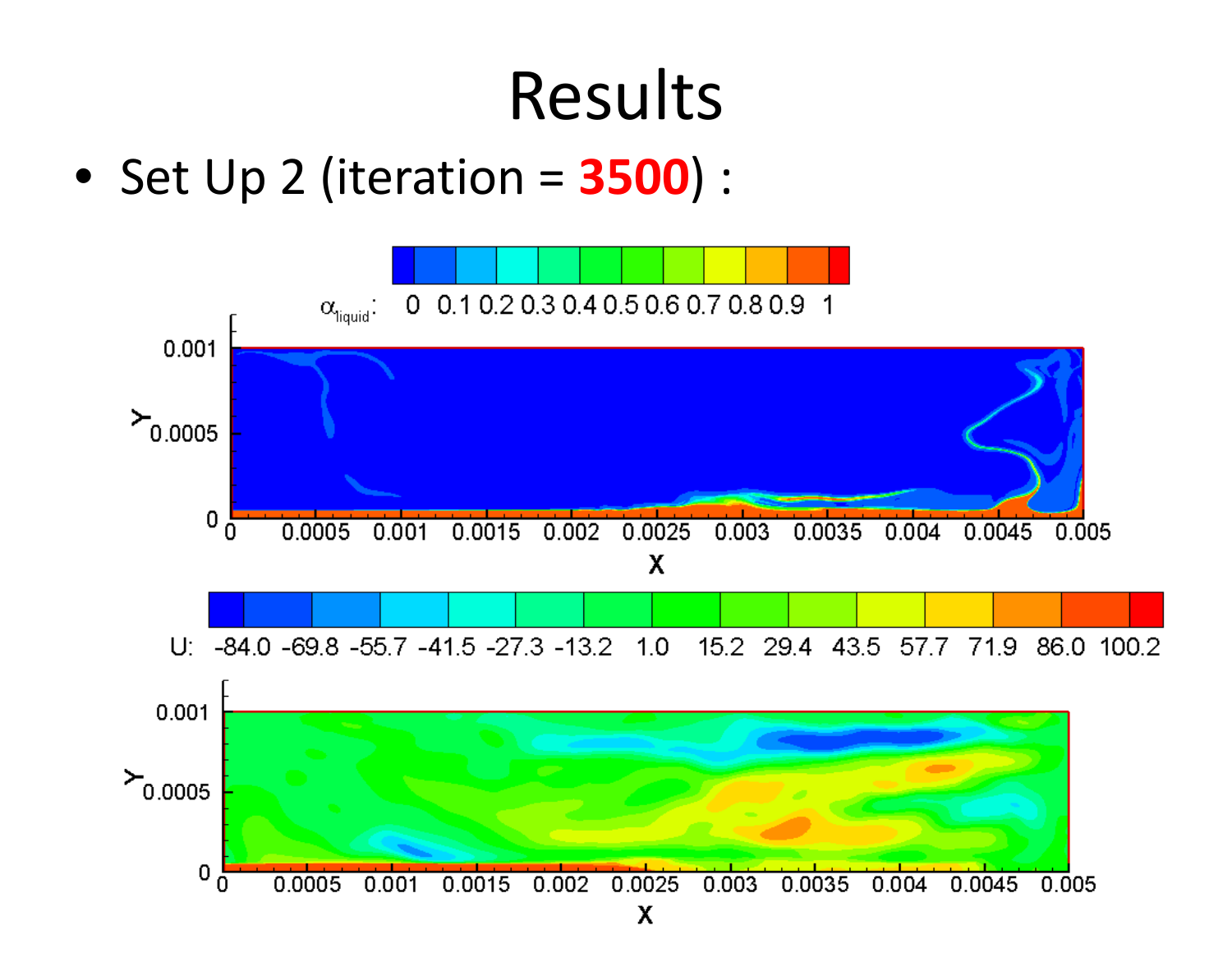• Set Up 2 (iteration <sup>=</sup> **4500**) : **Next:** 

**Turn to Unsteady Simulation**

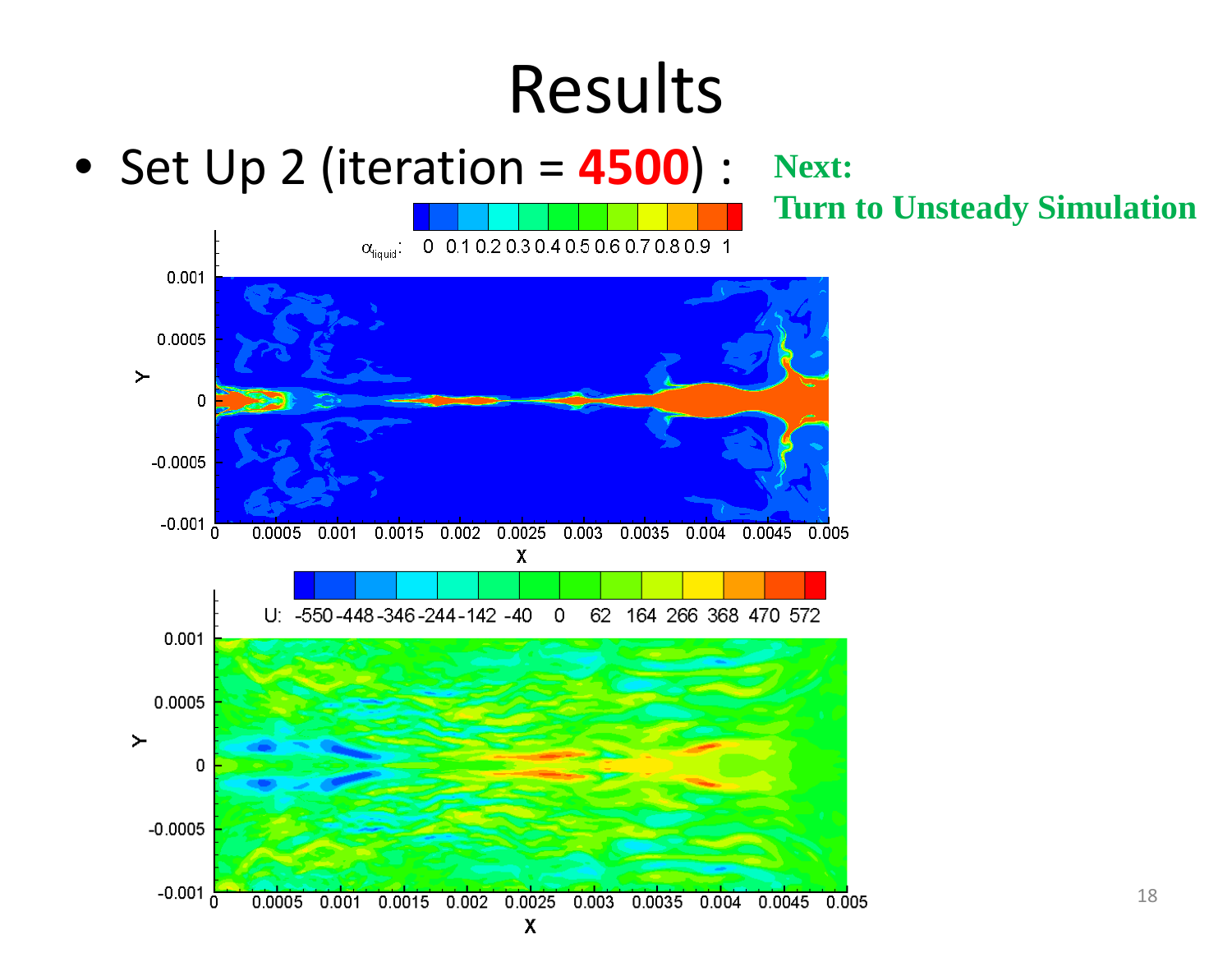### More Information



Considered Range: Weber numbers ( $We_{fd}=\rho du_0$  $^{2}$   $/\sigma)$  :  $1.0$ X  $10^{\sf 2}$ -  $1.1$ X $1$   $0^{\sf 6}$ ; Reynolds numbers ( $Re_{fd}=\rho_f du_0$  $^{2}$  / $\mu_{f}$ ) : 3.4X10<sup>3</sup>-8.5X 10<sup>5</sup> ; Ohnesorge numbers ( $OH_d=\mu_f/\rho_f d\sigma)$  : 0.001‐0.017.

[2] P-K Wu and G M Faeth, Onset and end of drop formation along the surface of turbulent liquid jets in still gases, Phys. Fluids, Vol. 7, No. 11, November 1995

Surface breakup regime map for turbulent liquid jets in still gases when aerodynamic effects are small (liquid/gas density ratios are larger than 500)<sup>[2]</sup>